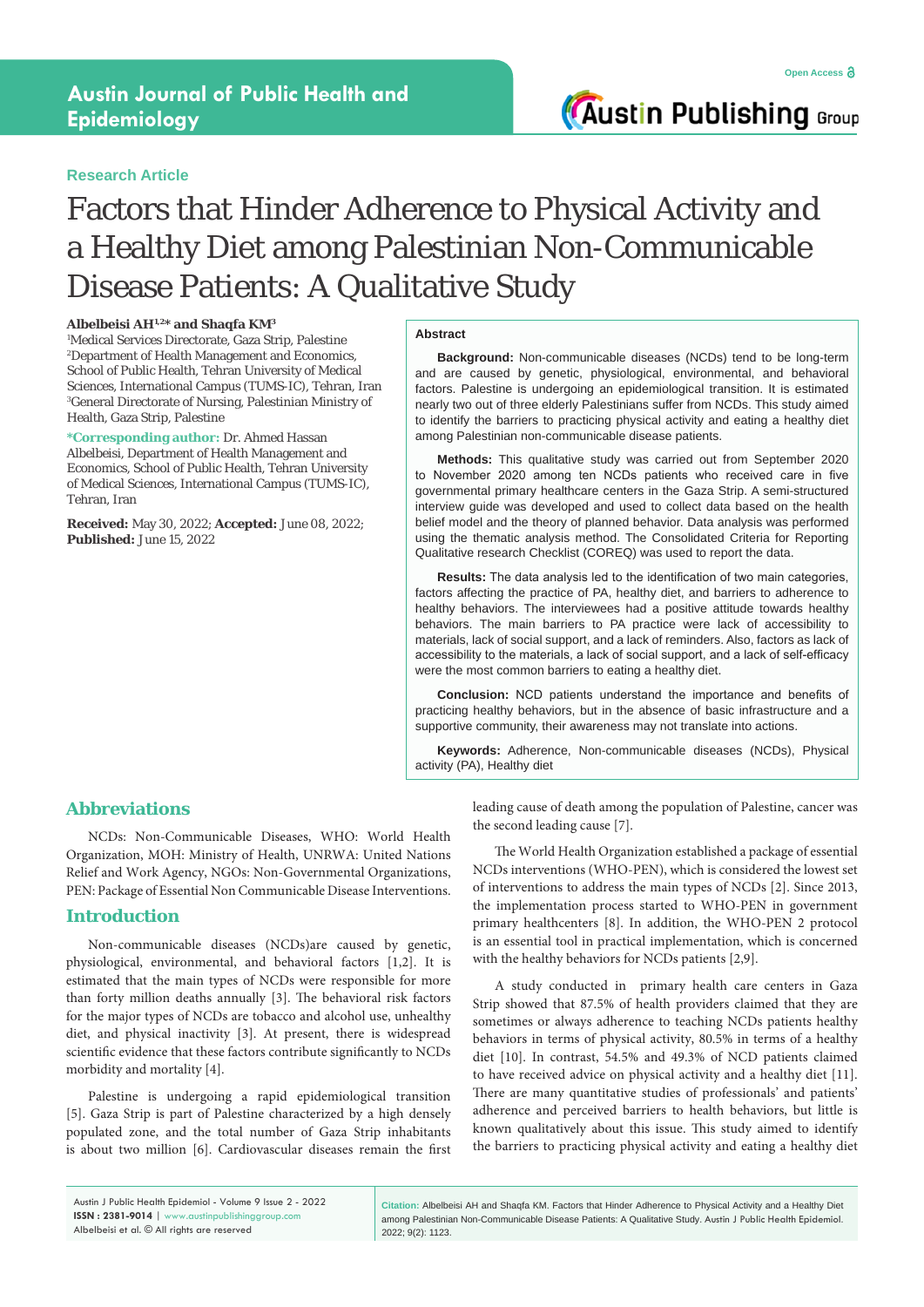among Palestinian non-communicable disease patients.

# **Materials and Methods**

# **Study Design**

The current qualitative semi-structured interview study was carried out from September 2020 to November 2020 in Gaza Strip. The Consolidated Criteria for Reporting Qualitative research Checklist (COREQ) was used to report the data [12].

### **Sampling and Participants**

The five PHCs were selected purposively from the Gaza Strip. One center in each governorate according to inclusion criteria: (1) had all the health education about the healthy behaviors suggested by the WHO-PEN 2 protocol, and (2) were classified as having low adherence to healthy behaviors according to the quantitative part of the study [13,14].

### **Participants**

Participants were recruited from the five selected primary health care centers. The patients' inclusion criteria were (1) An adult patient with one of the main types of NCDs (2) registered and treated at the five selected PHCs. The preliminary list of potential contributors was gathered based on the experience of the first author, a researcher who has worked in the Palestinian health sector for more than 10 years and has a background in Public Health and epidemiology. To achieve the diversity of experiences of the contributors to the study, considerations were taken with regards to differences in gender, age, smoker status, educational level, duration of the disease of NCDs, and labor status.

Patients awaiting follow-up were invited to participate in the study. After signing the consent form, face-to-face interviews were conducted immediately after the patient received care in a quiet location outside of PHCs. Each interview included one author and one participant. The sample size was determined according to data saturation, that is, at the point where no new matters emerged from the experiences of the participants. After 10 participants, saturation was reached, and data saturation was ensured.

# **Interview Guide and Data Collection**

Data were collected using a semi-structured in-depth interview guide. The guide was developed based on the Health Belief Model (HBM) and Theory of Planned Behavior (TPB) [15,16]. Based on HBM and TPB, there were seven main determinants of human behaviors include perceived self-efficacy, perceived social acceptability, perceived action efficacy, cues for action, accessibility of materials, perceived susceptibility, and perceived severity [15,17]. Certain questions related to some main significant and insignificant previous quantitative results were involved [14]. The interview guides were developed and used to confirm that data on the identical overall areas were gathered from each participant, whereas permitting a degree of freedom and adaptability in getting the material from the participants [18]. The guide of the interview consisted of 21 open-ended questions evaluating the health education provided by healthcare professionals', trust healthcare professionals' recommendations, applicability healthcare professionals' recommendations, patient perspective about the effect of the healthcare professionals' recommendations in health outcome, and the seven main determinants of human behaviors. Demographic questions were included at the end of the interview guide.

The participants' interviews were carried out by the first author (AHA). The interviews were conducted in a quiet location outside primary health care centers with an average time from 35-45 minutes. All interviews were conducted in the Arabic language. At the beginning of each interview, participants were given a complete summary of the aim of the study, meeting session plan, and issues of confidentiality.

### **Trustworthiness**

Trustworthiness was covered by carefully collecting the study sample, and looking for a wide range of differences within the sample, interviewees were contacted to verify the accuracy of the researcher guesses about the transcripts, each transcript was checked several times, and during the analysis phase, the researcher analyzed the data in each transcript independently with another Ph.D. a public health researcher, and in case of any discrepancies, a third expert consulted.

# **Data Analysis**

The interviews were audio-recorded, and data were transcribed verbatim to simplify analysis. All transcriptions were carried out by the first Author; each transcript was checked several times. The thematic analysis approach has been used to analysis of the data, which consists of the following steps 'familiarization', 'identifying a thematic framework', 'indexing', 'charting', and 'mapping, and interpretation' [19,20].

# **Familiarization**

The researcher himself familiarized the whole interviews information via reading the transcripts of the interviews several times. A summary was developed for each Interview [21].

### **Identifying a Thematic Framework**

The researcher went back over the summaries and listed the keynotes/themes, which had been drawn up at the familiarization stage. A preliminary framework has been developed based on the health belief model and theory of planned behavior.

# **Indexing**

Indexed (coded) has been done for all data according to the thematic framework. Indexing references were recorded in the margin of the transcript as a reference point. Sections of data were indexed with one or more codes (cross-indexing) wherever proper [22]. The first author indexed the transcribed interviews with codes connected to the thematic framework [22,23]. After that, the coded text was discussed with another Ph.D. public health researcher, and the coding was modified to be proper. When needed, another researcher was consulted.

# **Charting**

Thematic charting was used to draw up an image of the whole data. Data were elevated and rearranged in a table (Excel) to allow the researcher to look at experiences and issues across the data set, not only the transcribed interviews. We drew up charts for thematic analysis, where data for each theme were collected from all episodes of interview transcripts. After that, we compared and examined the opinions of each interviewee across various themes (looking across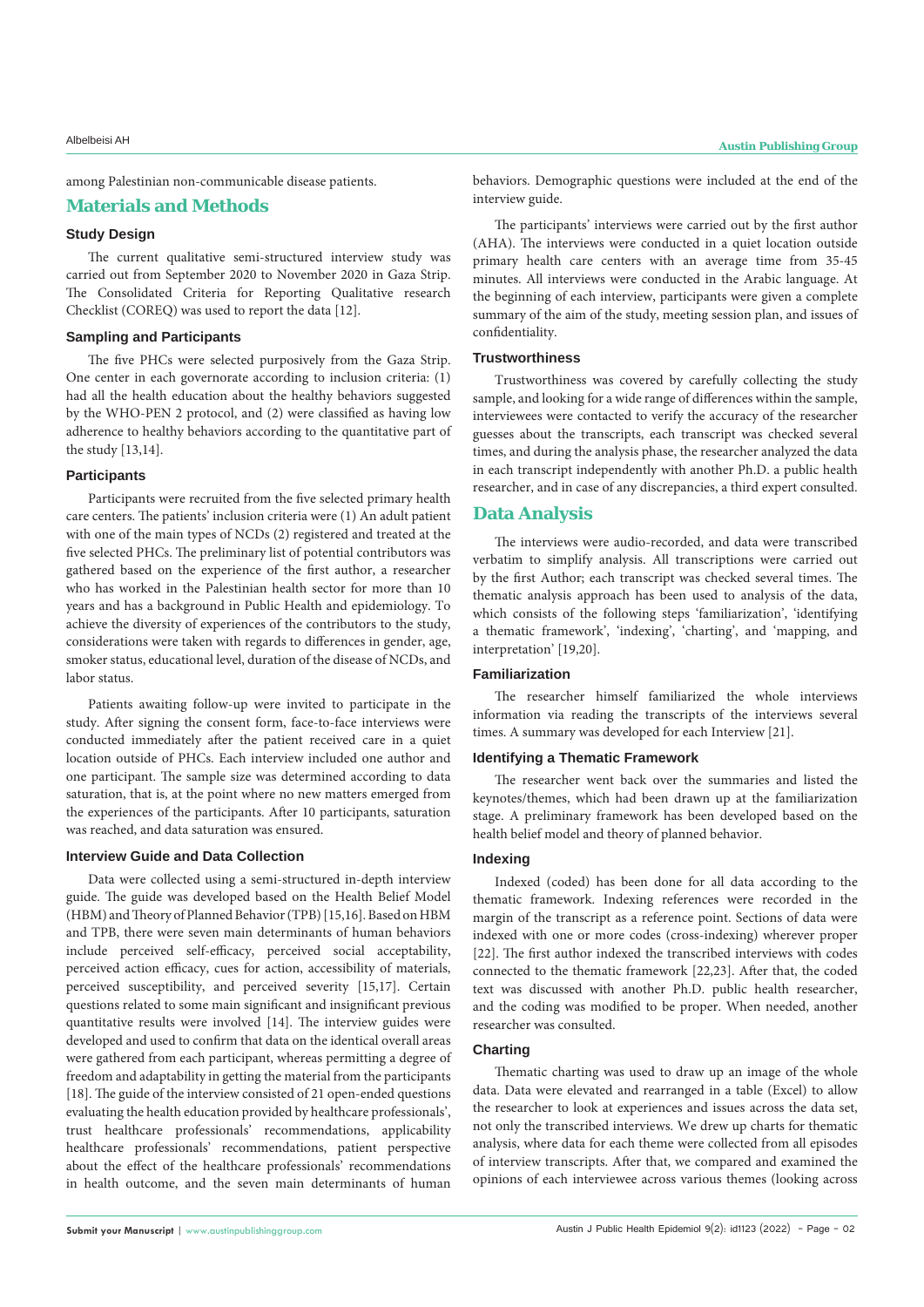the rows) and the opinions of various interviewees about each theme (looking across the columns).

### **Mapping and Interpretation**

Main themes that were established from index points were then collected and mapped (sub-ordinate themes into super-ordinate categories). The thematic framework was reorganized in the process of the analysis.

### **Ethics Approval**

This study is part of a project that approved by the Palestinian Helsinki Ethical Committee of Research (PHRC/HC/599/19) and the Ethics Committee of Tehran University of Medical Sciences (Code: IR.TUMS.REC.1398.349). Written informed consent was obtained from the interviewees before the data collection.

# **Results**

### **Characteristics of the Study Participants**

The interviews from the five governorates of the Gaza Strip. One center in each governorate and two participants from each center. Table 1 shows the characteristics of the interviewees, the ten in-depth interviews included six males and four females, all the interviewees are above forty years old, and three of the interviewed males were smokers.

The data analysis led to the identification of two main categories, including factors affecting the practice of PA, healthy diet, and barriers to adherence to healthy behaviors.

# **Factors Influence Practice of PA and Healthy Diet**

**Attitude related factors:** Most interviewees agreed that healthy behaviors are the best proper ways to control NCDs. Most of the interviewees reported that they received at least one time of instructions to practice healthy behaviors from physicians or nurses and they believed that the healthcare professionals are well qualified to provide counseling on healthy behaviors based on scientific evidence and their experiences.

**Perceived benefits or action efficacy:** The interviewees recognized that by adhering to healthy behaviors, their disease would be under control and believed that healthy behaviors had a positive impact on physical, psychological, and well-being.

*"…The practice of physical activity led to meeting other people in*  **Table 1**: Characteristics of the interviewees (n=10).

*the community who are doing the same, which leads to the build of new friends and new interests." (P9).*

**Perceived severity and perceived risk:** There is consensus among patients interviewed that their disease is a serious health condition, and without, practice healthy behaviors', their health status will be worse and they will complain from dangerous complications.

*"…My doctor said that HTN is called a silent killer and without reduce the salt, fat, and oil, my condition will be worse." (P 4).*

*"…Without attending a regular physical activity, eat a healthy diet, I will become obese, my investigations will be abnormal, I will need more visits to the hospital." (P 2).*

**Barriers to adherence to healthy behaviors:** Table 2 demonstrated the main barriers to PA practice were lack of accessibility to materials, lack of social support, and a lack of reminders. Also, factors as lack of accessibility to materials, a lack of social support, and a lack of selfefficacy were the most common barriers to eating a healthy diet.

# **Perceived Barriers in Terms of Access to Materials**

**In terms of taking regular physical activity,** most of the participants claimed that there are inadequate playgrounds and roads to walk and cycle. They believed that the lack of suitable areas for practicing physical activity was one of the main problems they faced and prevented them from planning to practice physical activity.

*"…I can't imagine how I can do regular physical activity in the refugee camps, where the road near my house is only one meter wide, and there are no special areas for physical activity." (P5).*

**In terms of eating a healthy diet,** most of the interviewees reported that they are dependent on food aids from the UN, and they are often unable to purchase the recommended fruits and vegetables. Participants argued that in recent years, there are occurrence profit organizations that support healthy diets and prepare healthy meals for sale but that they do not have the financial ability to buy these products.

*"…I have five children in the schools; my priority is to provide basic things for their learning." (P6).*

### **Lack of Social Support**

**In terms of regular physical activity,** Interviews believed that community acceptance is essential and they needed social support to

| ID              | Age/Year | Gender | <b>Smoking status</b> | Labor status | <b>Education level</b> | <b>Years of NCDs</b> | <b>NCDs Type</b> |
|-----------------|----------|--------|-----------------------|--------------|------------------------|----------------------|------------------|
| P <sub>1</sub>  | 58       | Male   | Smoker                | Unemployed   | Secondary school       | 12                   | <b>CVD</b>       |
| P <sub>2</sub>  | 62       | Female | Non-smoker            | Retired      | Bachelor degree        | 16                   | <b>HTN</b>       |
| P <sub>3</sub>  | 61       | Female | Non-smoker            | Retired      | Diploma                | 11                   | Asthma           |
| <b>P4</b>       | 50       | Male   | Smoker                | Unemployed   | Secondary school       | 10                   | <b>HTN</b>       |
| <b>P5</b>       | 54       | Female | Non-smoker            | Employee     | Master degree          | 8                    | DMT <sub>1</sub> |
| P <sub>6</sub>  | 65       | Male   | Non-smoker            | Retired      | Bachelor degree        | 6                    | DMT1+HTN         |
| <b>P7</b>       | 45       | Female | Non-smoker            | Employee     | Bachelor degree        | $\overline{4}$       | DMT <sub>2</sub> |
| P <sub>8</sub>  | 62       | Male   | Non-smoker            | Retired      | Diploma                | 15                   | <b>HTN</b>       |
| P <sub>9</sub>  | 52       | Male   | Non-smoker            | Employee     | Bachelor degree        | 14                   | <b>HTN</b>       |
| P <sub>10</sub> | 68       | Male   | Smoker                | Retired      | Secondary school       | 8                    | DMT1+HTN         |

CVD: Cardiovascular disease, HTN: Hypertension, DMT1: Diabetes mellitus Type1, DMT2: Diabetes mellitus Type2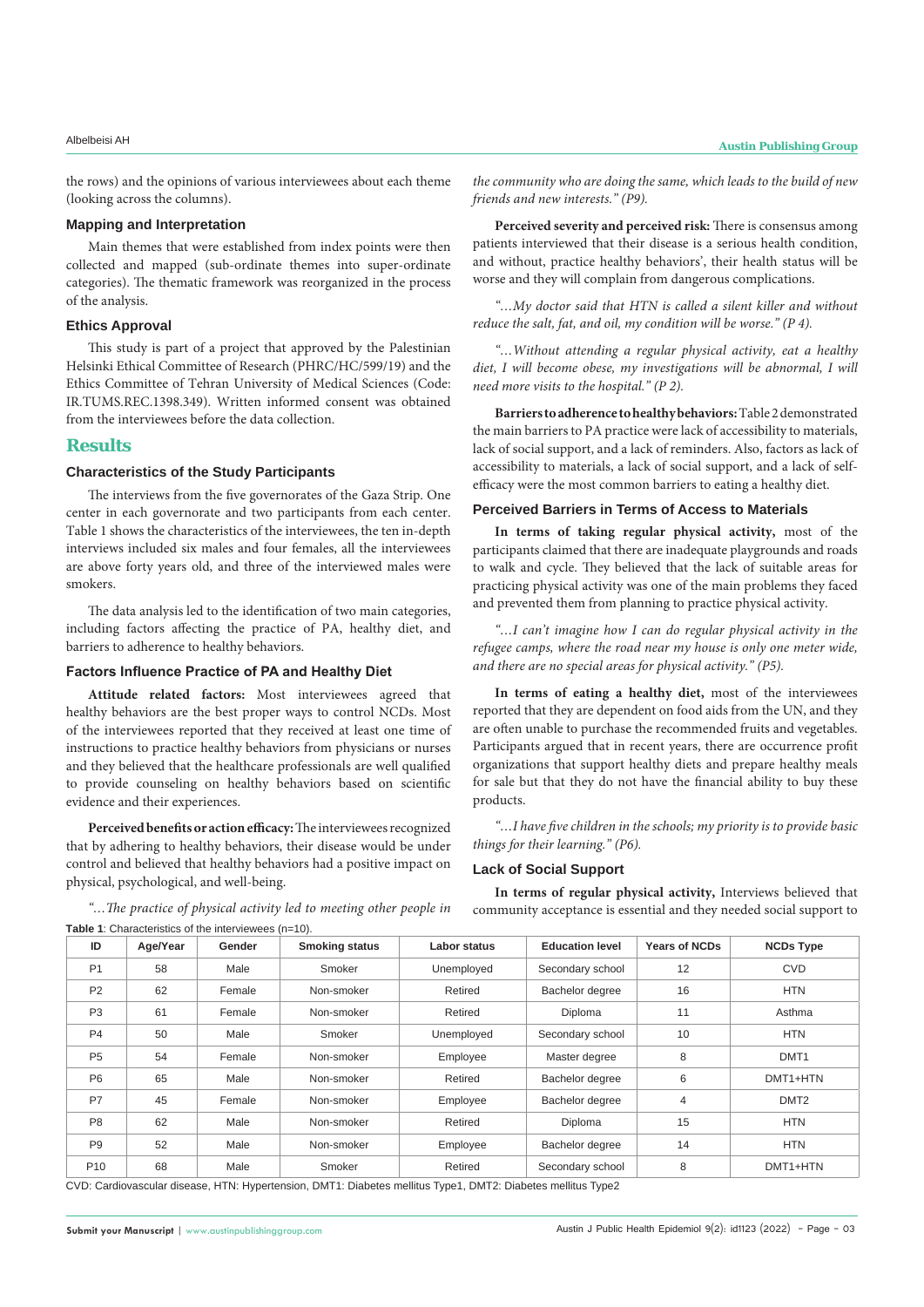|       | <b>Domain Framework</b>        | <b>Themes/subthemes</b>          | <b>Health Behavior Domain</b> | Codes                                                                                                                                                                                                                          |  |
|-------|--------------------------------|----------------------------------|-------------------------------|--------------------------------------------------------------------------------------------------------------------------------------------------------------------------------------------------------------------------------|--|
|       | Perceived barriers in terms of |                                  | - Physical activity           | - In adequate facility<br>- Lack of suitable areas                                                                                                                                                                             |  |
| $1 -$ | access to materials            | Insufficient access to materials | - Healthy diet                | - Financial dependence<br>- Prioritizing the children's basic needs<br>- Lack of facility                                                                                                                                      |  |
|       |                                |                                  | - Physical activity           | - Female/ Poor family support                                                                                                                                                                                                  |  |
| $2 -$ | Social support                 | Inadequate social support        | - Healthy diet                | - No environment supports<br>- Cultural issues/A community habits of<br>consuming foods<br>- Social activities/A traditions of eating in<br>family meetings or ceremonies<br>- The non-acceptance of healthy diets by<br>other |  |
| 3-    | Cues to action                 | Lack of reminder to action       | - Physical activity           | - Heavy daily work<br>- The lack of time for practice PA                                                                                                                                                                       |  |
| $3-$  | Self-efficacy                  | lack of self-efficacy            | - Healthy diet                | - Food preferences/ Breaking habits<br>- Financial strain<br>- Increasing fruits and vegetables<br>consumption is difficult<br>- Healthy food taste<br>- The popularity of fried foods in the<br>community                     |  |

**Table 2:** Main barriers to adherence to healthy behaviors.

enhance their efforts towards regular physical activity, interviewees also argued about family and community support, male participants claimed that their families understood and accepted practice physical activity in the community setting, some women interviewed claimed that it is culturally unacceptable to see women running in the street and they have poor family support.

*"…In eastern countries, males can do as they want, and women must be under the eyes of society." (P 7).*

*"…It is socially unacceptable to see women running in the street." (P 5).*

**In terms of eating a healthy diet,** the interviewed participants reported that some cultural and dietary behaviors are difficult to change, some traditional foods are recognized as ceremonial meals and it is impossible to go to the party and not eat the meal, it would be considered disrespectful. Other interviewees stated that it is inappropriate to prepare different types of meals for lunch or breakfast at home at the same time.

*"…When I cook low-salt food, my husband says he doesn't want to eat hospital food." (P2).*

*"…In Palestinian society, spiced rice is usually cooked with meat at a wedding ceremony, and it is a manner of disrespectful not to eat the meal." (P 1).*

# **Lack of Reminder to Action**

The third perceived barrier to regular physical activity was the lack of reminders to action, most of the people interviewed reported that NCD patients like any other member of society are living under the stress of life, participating in daily life events, taking care of children, going to work, and household duties, all these events can play a major role in forgetting regular practicing of physical activity.

### **Self-Efficacy**

The third perceived barrier to eating a healthy diet was the lack of self-efficacy; most participants reported that it is difficult to adhere to a healthy diet due to their food preference, cost, and availability of

food options. Most of them believe that healthy meals which include low-salt foods, a large amount of fruit and vegetable, limited fast food are considered unpleasant. They believed that they could not completely change their favorite food so easily. Many traditional foods are part of everyday life as salt, meat, and fat.

*"…*In the Palestinian community, breakfast or dinner is traditionally prepared from outside the home and usually includes fried potato or traditional fried falafel*." (P 2).*

# **Discussion**

This qualitative research aims to identify the barriers to practicing physical activity and eating a healthy diet among NCDs patients. The study is based on widespread and commonly used frameworks [15,16,24]. In general, the interviewees had a positive attitude towards healthy behaviors, realized that through adherence to healthy behaviors their illness would be under control, and believed that healthy behaviors had a positive impact on physical, mental, and social well-being. There is consensus among participants that noncommunicable disease is a serious health condition. The main barriers to being active were a lack of accessibility to materials, a lack of social support, and a lack of reminders, and the main barriers to eating a healthy diet were lack of accessibility to materials, a lack of social support, and a lack of self-efficacy. Our study results are compatible with studies that identified lack of materials and lack of social support as the main barriers to practicing healthy behaviors [25-27]. A previous qualitative study conducted among coronary heart disease patients showed that the inability to afford the exercise they enjoy, and financial barriers to accessing it as major barriers to physical activity [28]. In the Palestinian context, The possible explanation for the lack of accessibility of materials is that the Gaza Strip has been below siege for more than 14 years, which has affected the whole aspects of life, with more than half of the inhabitants suffering from poverty, and 79% of the people had received aids [29]. More than two-thirds of Gaza's are dependent on food aids [30], it's difficult for individuals facing these challenges to purchase the appropriate equipment for physical activity or to attend gyms regularly, to purchase various suggested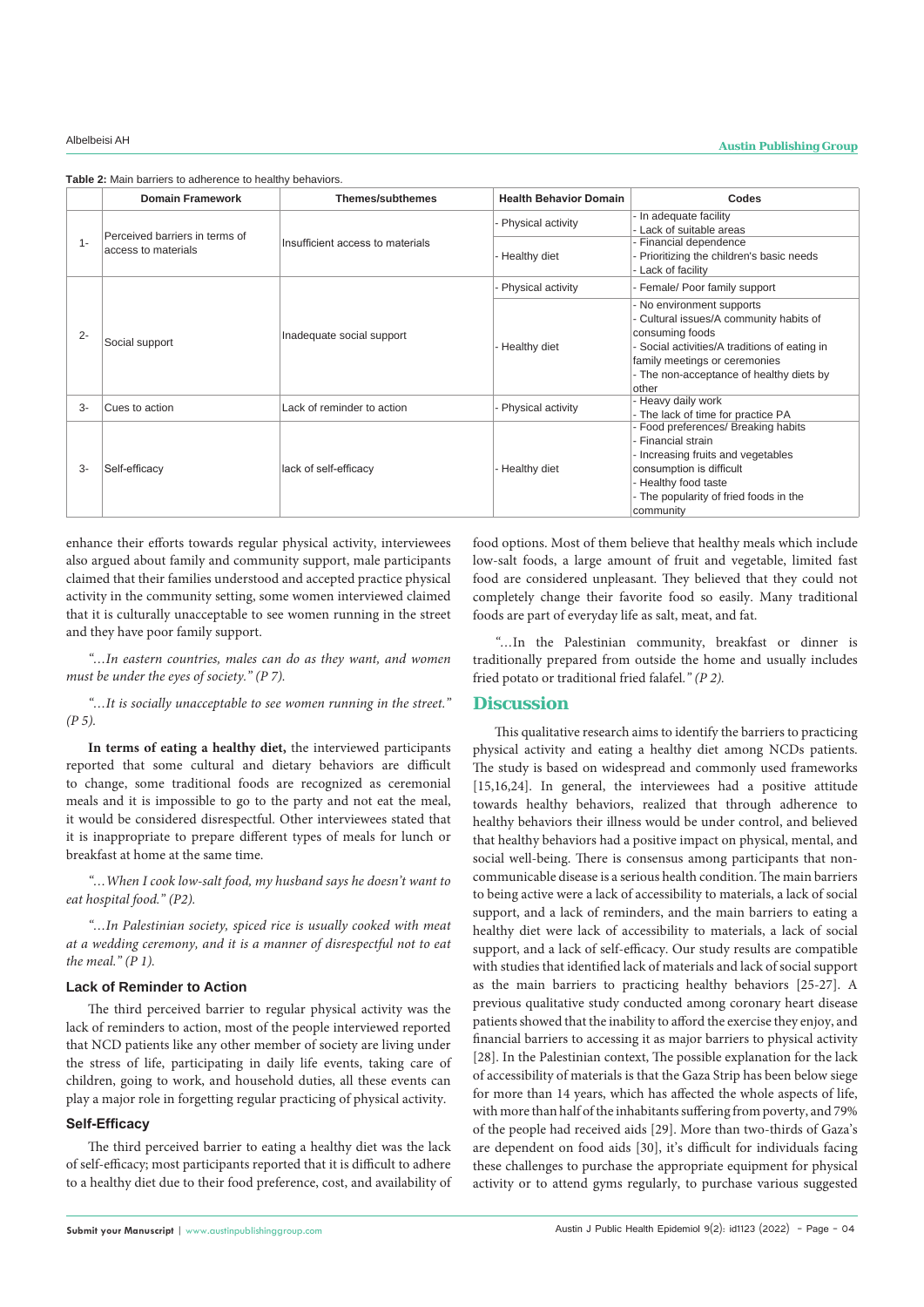diets such as different types of fruits, vegetables, a certain type of oil or meat, and to go to see health professionals for checkups. The lack of social support, any attempts to transform into healthy behaviors from individuals will occur in a social setting [31], thus, it's assumed that the community can encourage adherence by providing support to activities [32], Activities that include family support can have better compliance outcomes among patients [33]. A study conducted demonstrated that social support is rising a period of physical activity by about 44% [34]. This study demonstrates that males 'participants claimed that their families understood and accepted practicing physical activity in the community setting, but females claimed that they need social support as lack of family and community support is a barrier to regular physical activity and a healthy diet.

There is a need for programs such as exercises classes, healthy cooking classes, and walking groups focused on developing and maintaining relationships between females that might help decrease the social isolation described by some females, and may eventually enhance healthy behaviors. The third perceived barrier to regular physical activity was the lack of reminders to action, our results are compatible with previous studies which identified lack of reminders to action as one of the main barriers to adherence to healthy behaviors [26,35].

The interviewees discussed the heavy daily activity and being outside the home or in the work as other reasons for being physically inactive. The third perceived barrier to eating a healthy diet was the lack of self-efficacy. The lack of self-efficacy in studies was defined as the most determinant of healthy behaviors [36,37], Feeling powerless or if a person thinks they can't modify the behavior, they won't even try to modify it [38,39]. The evidence displayed that the initial phase of change toward healthy behaviors is significant to increase self-efficacy, so, success in the initial phase will raise the selfefficacy and the failure will raise the frustration over individuals [38]. Consequently, the individuals who are educated to begin with simple and reachable healthy behaviors can build–up self-confidence and be more effective to change toward healthy behaviors [40].

One potential limitation of this study was that only the views of NCD patients were included in the study. The views of health care providers must be investigated in future studies.

# **Conclusion**

NCD patients understand the importance and benefits of practicing healthy behaviors, but in the absence of basic infrastructure and a supportive community, their awareness may not translate into actions. The national authority needs to administer various pragmatic strategies that target perceived barriers. There is an urgent need to raise public awareness of healthy behaviors for the whole community as well as for patients with chronic diseases.

# **Acknowledgements**

The authors thank the participants and staff in the Palestinian Ministry of Health, PHCs for their important collaboration.

# **References**

1. [Organization W.H. Global action plan for the prevention and](https://www.who.int/publications/i/item/9789241506236)  [control of non communicable diseases 2013-2020. 2013: World](https://www.who.int/publications/i/item/9789241506236)  [Health Organization.](https://www.who.int/publications/i/item/9789241506236)

- 2. [Organization W.H. WHO package of essential non communicable](https://www.who.int/publications/i/item/who-package-of-essential-noncommunicable-(pen)-disease-interventions-for-primary-health-care)  [\(PEN\) disease interventions for primary health care. 2020.](https://www.who.int/publications/i/item/who-package-of-essential-noncommunicable-(pen)-disease-interventions-for-primary-health-care)
- 3. [Organization W.H. Assessing national capacity for the prevention](https://apps.who.int/iris/handle/10665/331452)  [and control of non communicable diseases: report of the 2019](https://apps.who.int/iris/handle/10665/331452)  [global survey. 2020.](https://apps.who.int/iris/handle/10665/331452)
- 4. [Lawrence J Fine, G Stephane Philogene, Robert Gramling, Elliot J](https://pubmed.ncbi.nlm.nih.gov/15275670/)  [Coups, Sarbajit Sinha. Prevalence of multiple chronic disease risk](https://pubmed.ncbi.nlm.nih.gov/15275670/)  [factors: 2001 National Health Interview Survey. American journal](https://pubmed.ncbi.nlm.nih.gov/15275670/)  [of preventive medicine. 2004. 27\(2\): 18-24.](https://pubmed.ncbi.nlm.nih.gov/15275670/)
- 5. Abdeen H. Chronic diseases in Palestine: the rising tide. Bridges, 2006. 2: 4-7.
- 6. West LJS. Palestinian Central Bureau of Statistics (PCBS). 2018.
- 7. Center PHI. Health Annual Report, Palestine 2016. Ministry of Health, Palestine, 2017.
- 8. WHO, Palestine Health Profile 2015. 2015.
- 9. Organization W.H. Implementation tools: package of essential non communicable (PEN) disease interventions for primary health care in low-resource settings. 2013.
- 10.[Ahmed Hassan Albelbeisi, Ali Albelbeisi, Abdel Hamid El](https://pubmed.ncbi.nlm.nih.gov/34158754/)  [Bilbeisi, Mahmoud Taleb, Amirhossein Takian, et al., Barriers of](https://pubmed.ncbi.nlm.nih.gov/34158754/)  [Adherence among Palestinian Healthcare Professionals towards](https://pubmed.ncbi.nlm.nih.gov/34158754/)  [the Protocol of Health Education and Counselling on Healthy](https://pubmed.ncbi.nlm.nih.gov/34158754/)  [Behaviours for Non-Communicable Diseases. Ethiopian Journal](https://pubmed.ncbi.nlm.nih.gov/34158754/)  [of Health Sciences, 2021. 31\(1\): 73-84.](https://pubmed.ncbi.nlm.nih.gov/34158754/)
- 11.[Ahmed Hassan Albelbeisi, Ali Albelbeisi, Abdel Hamid El Bilbeisi,](https://www.ncbi.nlm.nih.gov/pmc/articles/PMC8864399/)  [Amany El Afifi. Do Patients with Major Non-Communicable](https://www.ncbi.nlm.nih.gov/pmc/articles/PMC8864399/)  [Diseases Receive Advice on Health Behaviors from Healthcare](https://www.ncbi.nlm.nih.gov/pmc/articles/PMC8864399/)  [Professionals in the Gaza Strip, Palestine? Ethiopian Journal of](https://www.ncbi.nlm.nih.gov/pmc/articles/PMC8864399/)  [Health Sciences. 2022. 32\(1\): 45-54.](https://www.ncbi.nlm.nih.gov/pmc/articles/PMC8864399/)
- 12.[Tong A, Sainsbury P, Craig J. Consolidated criteria for reporting](https://academic.oup.com/intqhc/article/19/6/349/1791966)  [qualitative research \(COREQ\): a 32-item checklist for interviews](https://academic.oup.com/intqhc/article/19/6/349/1791966)  [and focus groups. International journal for quality in health care.](https://academic.oup.com/intqhc/article/19/6/349/1791966)  [2007; 19\(6\): 349-357.](https://academic.oup.com/intqhc/article/19/6/349/1791966)
- 13.[Ahmed Hassan Albelbeisi, Ali Albelbeisi, Abdel Hamid El](https://pubmed.ncbi.nlm.nih.gov/32869319/)  [Bilbeisi, Amirhossein Takian, Ali Akbari-Sari. Capacity of](https://pubmed.ncbi.nlm.nih.gov/32869319/)  [Palestinian primary health care system to prevent and control of](https://pubmed.ncbi.nlm.nih.gov/32869319/)  [non‐communicable diseases in Gaza Strip, Palestine: A capacity](https://pubmed.ncbi.nlm.nih.gov/32869319/)  [assessment analysis based on adapted WHO‐PEN tool. The](https://pubmed.ncbi.nlm.nih.gov/32869319/)  [International Journal of Health Planning and Management. 2020;](https://pubmed.ncbi.nlm.nih.gov/32869319/)  [35\(6\): 1412-1425.](https://pubmed.ncbi.nlm.nih.gov/32869319/)
- 14.[Ahmed Hassan Albelbeisi, Ali Albelbeisi, Abdel Hamid El](https://www.ncbi.nlm.nih.gov/pmc/articles/PMC8246565/)  [Bilbeisi, Mahmoud Taleb, Amirhossein Takian, et al. Barriers](https://www.ncbi.nlm.nih.gov/pmc/articles/PMC8246565/)  [toward the practice of healthy behaviors among patients with](https://www.ncbi.nlm.nih.gov/pmc/articles/PMC8246565/)  [non-communicable diseases in Gaza Strip, Palestine. SAGE Open](https://www.ncbi.nlm.nih.gov/pmc/articles/PMC8246565/)  [Medicine. 2021. 9: 20503121211029179.](https://www.ncbi.nlm.nih.gov/pmc/articles/PMC8246565/)
- 15.[Ajzen I. The theory of planned behavior. Organizational behavior](https://www.sciencedirect.com/science/article/abs/pii/074959789190020T)  [and human decision processes. 1991. 50\(2\): 179-211.](https://www.sciencedirect.com/science/article/abs/pii/074959789190020T)
- 16.[Janz NK, MH Becker. The health belief model: A decade later.](https://pubmed.ncbi.nlm.nih.gov/6392204/)  [Health education quarterly. 1984; 11\(1\): 1-47.](https://pubmed.ncbi.nlm.nih.gov/6392204/)
- 17.[Rosenstock IM. The health belief model and preventive health](https://journals.sagepub.com/doi/10.1177/109019817400200405)